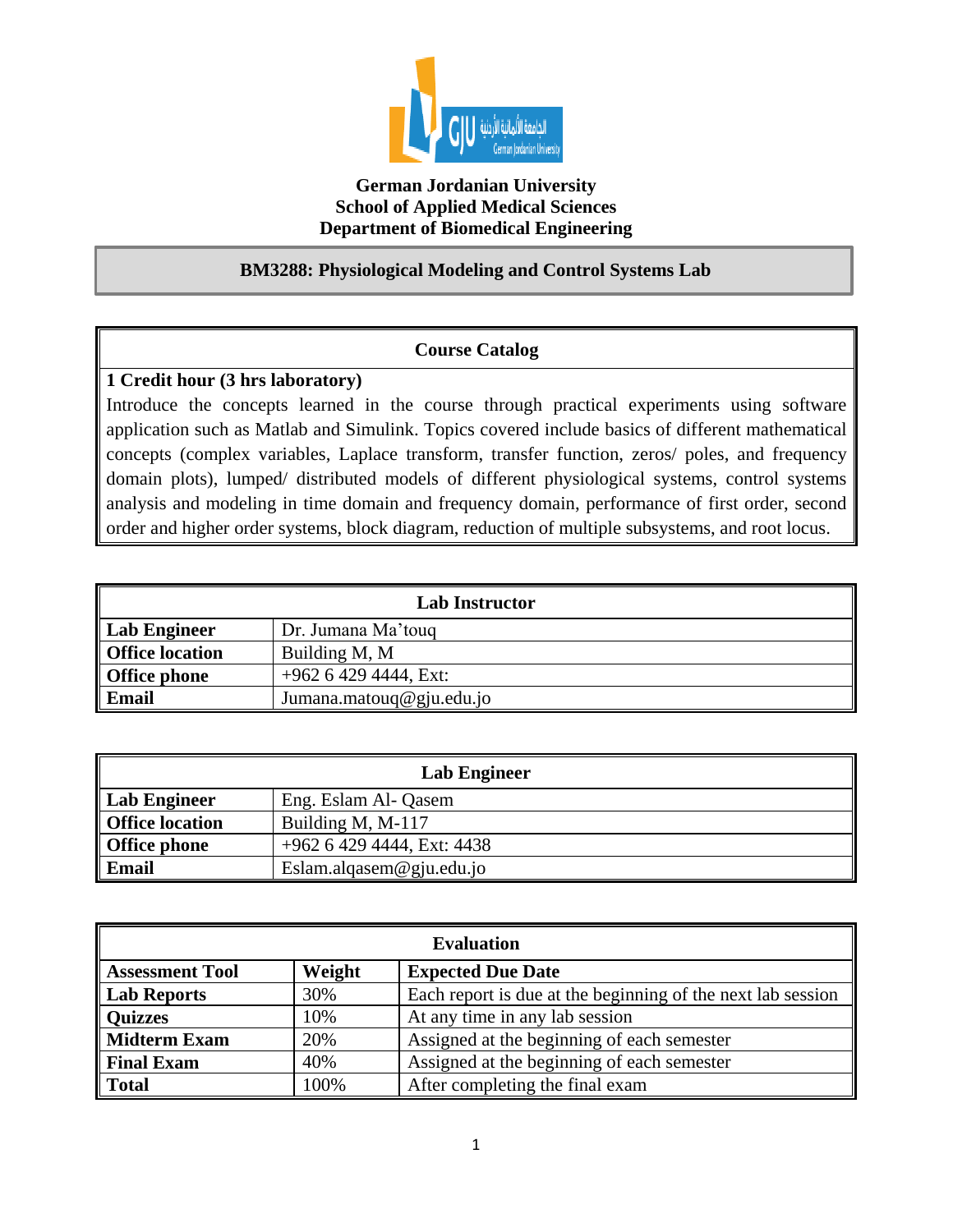| <b>Topics Covered</b> |                      |                                                               |
|-----------------------|----------------------|---------------------------------------------------------------|
| <b>Week</b>           | <b>Experiment No</b> | <b>Topic</b>                                                  |
|                       |                      | Lab Introduction                                              |
| $\overline{2}$        | Experiment 1         | <b>Introduction to MATLAB</b>                                 |
| 3                     | <b>Experiment 2</b>  | <b>Mathematical Foundation</b>                                |
| 4                     | Experiment 3         | <b>Introduction to Simulink</b>                               |
| 5                     | <b>Experiment 4</b>  | System Modeling in Time Domain                                |
| 6                     | Experiment 5         | <b>System Modeling in Frequency Domain</b>                    |
|                       | <b>Exam</b>          | <b>Midterm Exam</b>                                           |
| 8                     | Experiment 6         | Converting between transfer function an differential equation |
| 9                     | <b>Experiment 7</b>  | Performance of first order and second order systems           |
| 10                    | <b>Experiment 8</b>  | System Response with zeros and additional poles               |
| 11                    | <b>Experiment 9</b>  | Reduction of multiple subsystems                              |
| 12                    | Experiment 10        | Root Locus                                                    |
| 13                    | <b>Exam</b>          | <b>Final Exam</b>                                             |

| <b>Objectives and Outcomes</b>                                                                                                     |                                                                                                                                                                                                                                                                            |  |
|------------------------------------------------------------------------------------------------------------------------------------|----------------------------------------------------------------------------------------------------------------------------------------------------------------------------------------------------------------------------------------------------------------------------|--|
| <b>Objectives</b>                                                                                                                  | <b>Outcomes</b>                                                                                                                                                                                                                                                            |  |
| Understand some basics<br>of 1<br>1.<br>different mathematical concepts.                                                           | 1.1. Find the Laplace transforms using MATLB.<br>1.2. Find different representations of Transfer Function<br>using MATLAB.<br>1.3. Analyze Poles and Zeros with MATLAB.<br>1.4. Use MATLAB to draw different frequency domain<br>plots (Polar, Bode, and Mag-Phase plots). |  |
| Use graphical user interface<br>2.<br>diagrams in system modeling for the<br>purpose of design and analysis of<br>control systems. | 2.1. Introduction to SIMULINK.<br>2.2. Build different control models using MATLAB/<br>SIMULINK.                                                                                                                                                                           |  |
| 3. Understand the modeling in time<br>domain.                                                                                      | 3.1. Develop appropriate mathematical models<br>of<br>different systems (mechanical, electrical, etc)<br>by<br>deriving their differential equations.<br>3.2. Use MATLAB/SIMULINK to solve the previously<br>derived models.                                               |  |
| Understand the modeling<br>in<br>4.<br>frequency domain.                                                                           | 4.1. Use transfer function in frequency domain to develop<br>appropriate mathematical models of different systems<br>(mechanical, electrical, etc).<br>4.2. Use MATLAB/SIMULINK to solve the previously<br>derived models.                                                 |  |
| 5.<br>Understand<br>the<br>performance<br>characteristics of first and second<br>order systems.                                    | 5.1. Design first order system using MATLAB/<br>SIMULINK and analyze its transient response.<br>5.2. Design second order system using MATLAB/<br>SIMULINK and analyze its transient response.                                                                              |  |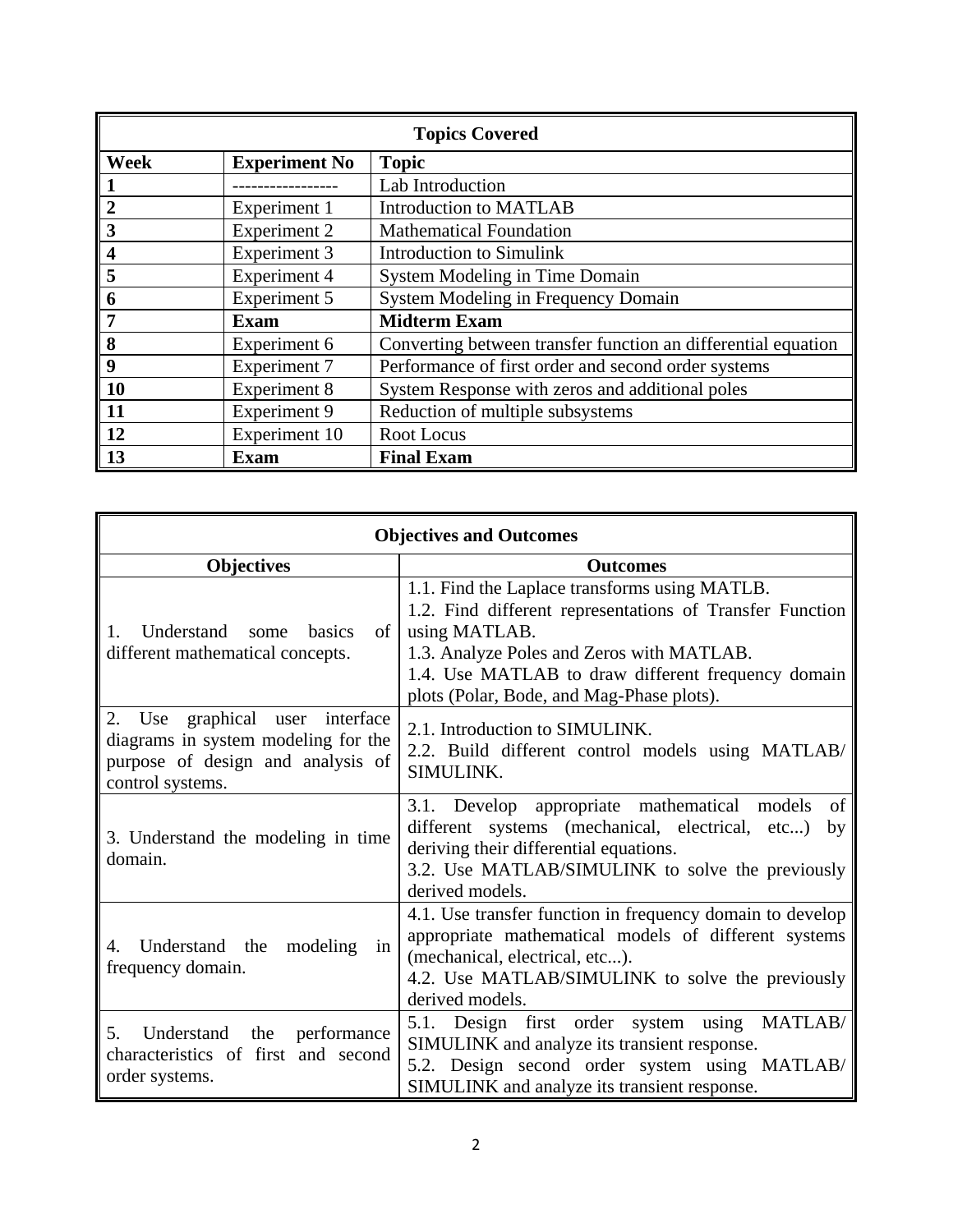|                                                                                          | 5.3. Find the settling time, peak time, percent overshoot,<br>and rise time for an underdamped second-order system<br>using MATLAB/SIMULINK.<br>5.4. Analyze the performance characteristics of higher-<br>order systems and systems with zeros and approximate<br>their response as first- or second-order systems. |
|------------------------------------------------------------------------------------------|----------------------------------------------------------------------------------------------------------------------------------------------------------------------------------------------------------------------------------------------------------------------------------------------------------------------|
| 6. Develop techniques to reduce<br>multiple subsystems to a single<br>transfer function. | 6.1. Reduce a block diagram of multiple subsystems to a<br>single block representing the transfer function from input<br>to output.<br>6.2. Analyze and design the transient response for a<br>system consisting of multiple subsystems Use MATLAB/<br>SIMULINK to.                                                  |
| 7. Develop graphical method for<br>sketching the locus of roots in the s-<br>plane.      | 7.1. Define a root locus and state its properties.<br>7.2. Sketch a root locus by hand and using MATLAB.<br>7.3. Find the coordinates of points on the root locus and<br>their associated gains using MATLAB.                                                                                                        |

| <b>Lab Report Requirements</b> |                                                                                                                                                                                                                                                                                                                                                                                                                                                                                                                                                                         |  |
|--------------------------------|-------------------------------------------------------------------------------------------------------------------------------------------------------------------------------------------------------------------------------------------------------------------------------------------------------------------------------------------------------------------------------------------------------------------------------------------------------------------------------------------------------------------------------------------------------------------------|--|
| <b>Report section</b>          | <b>Description</b>                                                                                                                                                                                                                                                                                                                                                                                                                                                                                                                                                      |  |
| <b>Introduction</b>            | This section should provide the context and motivation for the<br>experiment, briefly explain relevant theory in sufficient detail, introduce<br>any relevant laws, equations or theorems, and clearly state the aim or<br>research question that the experiment is designed to address. You should<br>try to write it in your own words, rather than paraphrasing the lab manual<br>(but if you have to, be sure to include the appropriate references). It's<br>always a good idea to read the entire experiment in the manual before<br>you begin your introduction. |  |
| <b>Procedure</b>               | This section must include a description of the procedure followed. It<br>should not simply be a re-statement of the procedure section of this<br>manual. You should interpret the procedure section and develop your<br>own step-by step method.                                                                                                                                                                                                                                                                                                                        |  |
| <b>Results</b>                 | In this section, you present the main data collected during your<br>experiment. Each key measurement needs to be reported appropriately.<br>Data are often presented in graphs, figures or tables. These need to be<br>labelled appropriately to clearly indicate what is shown. Tables should be<br>labelled numerically above the table as Table 1, Table 2, etc. Everything<br>else (graphs, images, diagrams etc.) is labelled numerically below the<br>figure as Figure 1, Figure 2, etc.                                                                          |  |
| <b>Discussion</b>              | This section should demonstrate how will you understand what happened<br>in the experiment. You should identify and comment on any trends you<br>have observed, compare the experimental results with any predictions,<br>identify how any sources of error might impact on the interpretation of<br>your results, suggest explanations for unexpected results, and where<br>appropriate, suggest how the experiment could have been improved.                                                                                                                          |  |